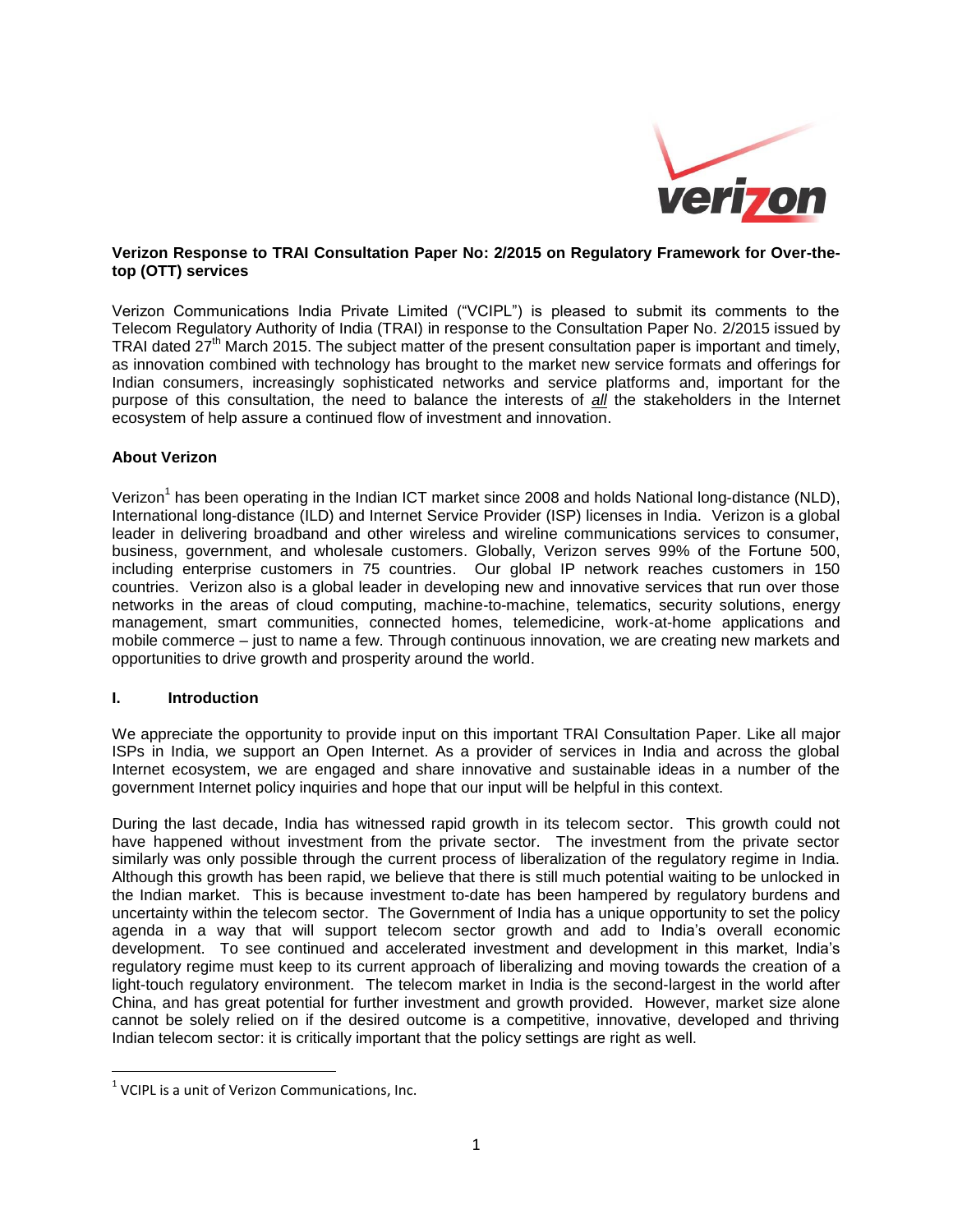In assessing the issues raised in the consultation, TRAI should recommend a policy approach that will enable India to achieve its goals of increasing broadband access, penetration and build-out; stimulating foreign investment; and promoting innovation. This policy approach should embody high-level principles: in general policies should be pro-investment and pro-innovation, future-proof and flexible, fit for purpose (proportionate), technology neutral, and should foster comparable consumer protections across sectors, where appropriate.

With regard to the foregoing and in the absence of a record of market failure we believe that the best approach would be to refrain from adopting specific regulations around either net neutrality or OTTs, and instead rely on high-level principles and existing tools in competition law and consumer protection. We understand that the Competition Commission of India may be examining certain alleged anti-competitive activities of some of the Indian telecom operators.<sup>2</sup> This potential investigation reinforces the point that existing laws, including the antitrust laws, are sufficient to protect against unlawful behavior. In addition, TRAI may consider recommending that the government convene a multi-stakeholder (e.g., government, ISPs, consumers, technical experts) entity on net neutrality and OTT issues to monitor developments and recommend any necessary actions.

In line with our presence in India as a provider of communication products and enterprise solutions, predominantly to large business and government customers, we have focused our response on the two broad categories -- OTT services and net neutrality -- pertinent to our activities, rather than responding to all the questions individually.

# **II. There is No Need to Establish a Regulatory Framework for OTT Services at This Time**

We do not believe there is a demonstrated need for extending regulatory intervention to bring the OTT service offerings under a "telecom like" licensing regime. The transformative technological evolution and the innovation environment that led to it will not benefit from incrementally imposing existing sectorspecific regulation on new services. Instead, this consultation provides an opportunity to consider deregulating the service offerings of TSPs to bring beneficial regulatory parity/equivalence and removing barriers to the service offerings of licensed telecom companies.

Now is not the time for establishing a regulatory framework for OTT services, as other key challenges continue to prevail, such as the low internet penetration in India. As per the Press Release No. 28/2015 dated  $10<sup>th</sup>$  April 2015, the number of telecom subscribers (wirelines and wireless) are 987.30 Mn whereas the number of broadband subscribers is 97.37 Mn. The number of broadband subscribers in India is a fraction of the mobile penetration,<sup>3</sup> underscoring the urgency of the need to review India's present policies and initiatives to establish the proper foundation for the infrastructure investment necessary to boost broadband penetration.

Moreover, India's competition and consumer protection laws should be sufficient to address potential harms that face the marketplace (as we are already seeing with the competition cases referred to above). Beyond this, there are good examples of case studies or models in other markets where competition issues have been successfully addressed through standing committees, industry principles and the like. This approach would enable the Indian government to adopt the right regulatory environment to stimulate investment, provide flexibility for differing business models and a wide range of commercial

 $\overline{\phantom{a}}$  $2$  See "CCI probing Indian telcos violating net neutrality,"

[http://telecom.economictimes.indiatimes.com/news/industry/cci-probing-indian-telcos-violating-net](http://telecom.economictimes.indiatimes.com/news/industry/cci-probing-indian-telcos-violating-net-neutrality/46854200?action=profile_completion&email=priya.mahajan@hk.verizonbusiness.com&utm_source=Mailer&utm_medium=ET_batch&utm_campaign=ettelecom_news_2015-04-09#./46854200?&_suid=1428559112014017390784385949837)[neutrality/46854200?action=profile\\_completion&email=priya.mahajan@hk.verizonbusiness.com&utm\\_source=M](http://telecom.economictimes.indiatimes.com/news/industry/cci-probing-indian-telcos-violating-net-neutrality/46854200?action=profile_completion&email=priya.mahajan@hk.verizonbusiness.com&utm_source=Mailer&utm_medium=ET_batch&utm_campaign=ettelecom_news_2015-04-09#./46854200?&_suid=1428559112014017390784385949837) [ailer&utm\\_medium=ET\\_batch&utm\\_campaign=ettelecom\\_news\\_2015-04-](http://telecom.economictimes.indiatimes.com/news/industry/cci-probing-indian-telcos-violating-net-neutrality/46854200?action=profile_completion&email=priya.mahajan@hk.verizonbusiness.com&utm_source=Mailer&utm_medium=ET_batch&utm_campaign=ettelecom_news_2015-04-09#./46854200?&_suid=1428559112014017390784385949837) [09#./46854200?&\\_suid=1428559112014017390784385949837](http://telecom.economictimes.indiatimes.com/news/industry/cci-probing-indian-telcos-violating-net-neutrality/46854200?action=profile_completion&email=priya.mahajan@hk.verizonbusiness.com&utm_source=Mailer&utm_medium=ET_batch&utm_campaign=ettelecom_news_2015-04-09#./46854200?&_suid=1428559112014017390784385949837)

<sup>&</sup>lt;sup>3</sup> TRAI Press Release No. 28/2015 dated 10th April 2015 on 'Telecom subscription data as of 28th February 2015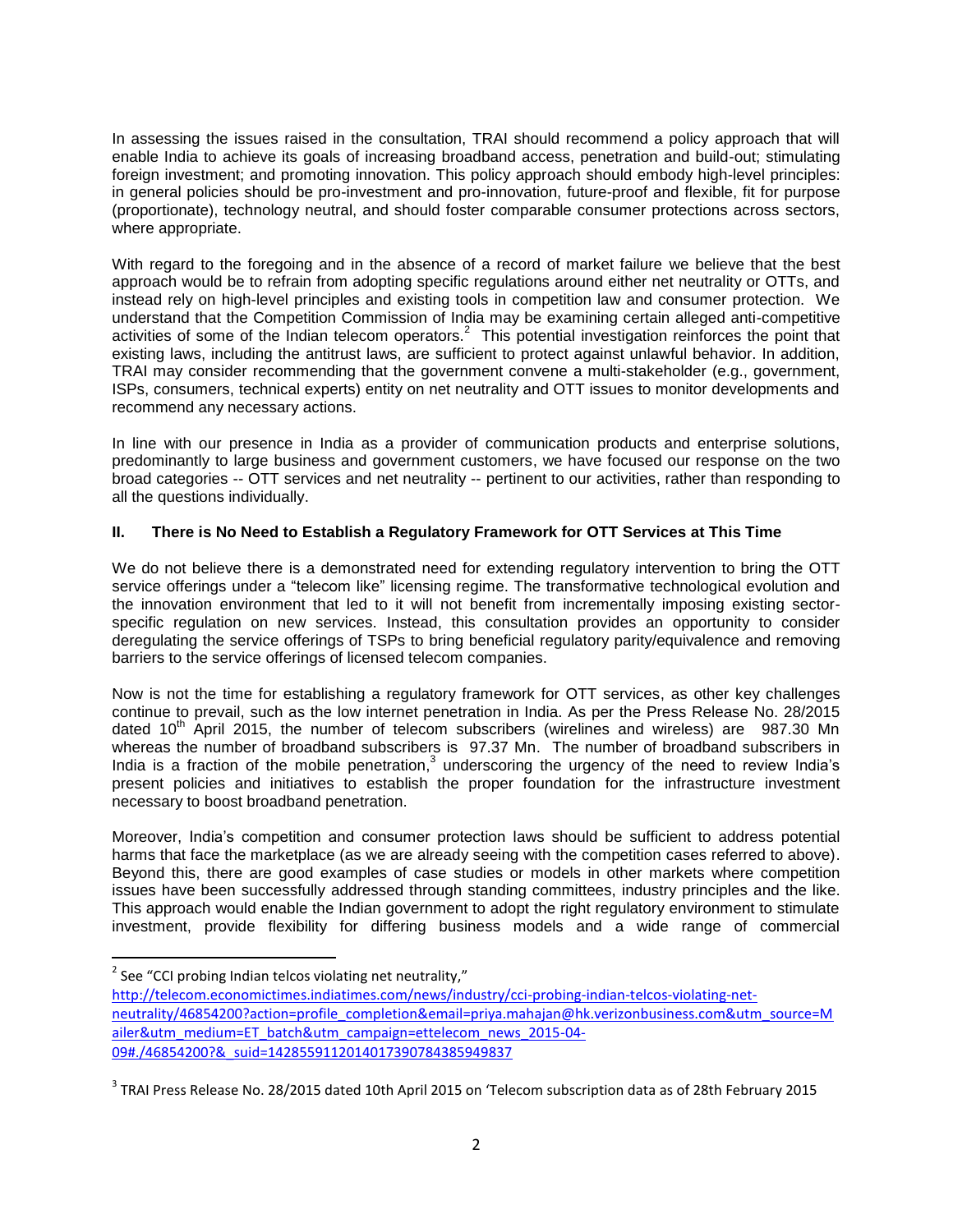arrangements, protect consumers and promote the adoption of broadband and innovative services – without the need for innovation and investment depressing regulation.

### **III. TRAI Should Recommend Measures to Increase Innovation Investment and Broadband and Internet Penetration**

TRAI's recent recommendations on actions required to be taken both by the Government and the service providers to accelerate the proliferation and use of broadband in the country<sup>4</sup> underscores the critical need for policies that enable investment and expansion of operators into new business models in the Indian ICT market. According to these recommendations, "India has a 15 per cent Internet user penetration and is ranked 142nd, way below some of its neighboring countries like Bhutan and Sri .<br>Lanka."<sup>5</sup>

TRAI has noted that against a target of achieving 175 million broadband connections by 2017, only 85.74 million have been achieved and that too with the current download speed definition of 512 kbps<sup>"6</sup> and concluded that India is far from reaching its broadband connection goals. There is, therefore, an urgent need to review present policies, the current state of implementation of building infrastructure required for penetration of broadband (the means) and the supporting software/apps that will provide the content.<sup>"7</sup>

TRAI had noted in its earlier consultation **Paper no. 12/2014 dated 24th September 2014** that the primary elements of a proposed broadband ecosystem could be amongst other factors, an **enabling regulatory framework, a simplified licensing regime** and the development of locally relevant content and applications.<sup>8</sup> We agree. There is huge potential and opportunity for further investment in increasing India's broadband infrastructure and penetration for delivery of a host of innovative services. TRAI should recommend policies that foster further investment and innovation in this sector.<sup>9</sup> For example, one of way to promote network deployment is to further deregulate the licensed services to encourage buildout of broadband networks more fully throughout the country. Conversely, any attempt to change the regulatory framework by bringing more services under licensing regime would dampen the investor sentiment and suppress investment.

# **IV. TRAI Should Recommend the Adoption of a Regulatory Equivalence Approach**

We recommend that TRAI consider adopting a regulatory equivalence approach that removes restrictions on telecom service providers (TSPs) that compete with non-regulated OTT providers of equivalent services. This essentially means offering the same treatment to the same services when offered by TSPs and OTTs. There is a compelling case for deregulation of the licensing regime further, so that TSPs and the OTTs can compete on a level playing field subject to no or minimal regulatory restrictions. This will have the salutary benefit of driving more broadband penetration and bringing innovative services to end users at competitive rates.

Some examples of the current lack of parity are illuminating. While OTT players offering communication services (voice, messaging and video call services) are not subject to restrictions on the interconnection

 $\overline{\phantom{a}}$ 

<sup>&</sup>lt;sup>4</sup> See, TRAI Recommendations entitled "Delivering Broadband Quickly: What do we need to do?" (17<sup>th</sup> April 2015) a[t http://www.trai.gov.in/WriteReadData/Recommendation/Documents/Broadband=17.04.2015.pdf.](http://www.trai.gov.in/WriteReadData/Recommendation/Documents/Broadband=17.04.2015.pdf)

 $<sup>5</sup>$  Id. at  $\P$ 1.9, p. 4.</sup>

 $^6$  See, TRAI Recommendations entitled "Delivering Broadband Quickly: What do we need to do?" (17<sup>th</sup> April 2015) a[t http://www.trai.gov.in/WriteReadData/Recommendation/Documents/Broadband=17.04.2015.pdf](http://www.trai.gov.in/WriteReadData/Recommendation/Documents/Broadband=17.04.2015.pdf)  $^7$  Id. at  $\P$ 1.8, p. 4.

<sup>8</sup> [http://www.trai.gov.in/WriteReaddata/ConsultationPaper/Document/Consultation%20Paper%20on%](http://www.trai.gov.in/WriteReaddata/ConsultationPaper/Document/Consultation%20Paper%20on%25) 20Broadband%2024Sep2014.pdf.

<sup>9</sup> .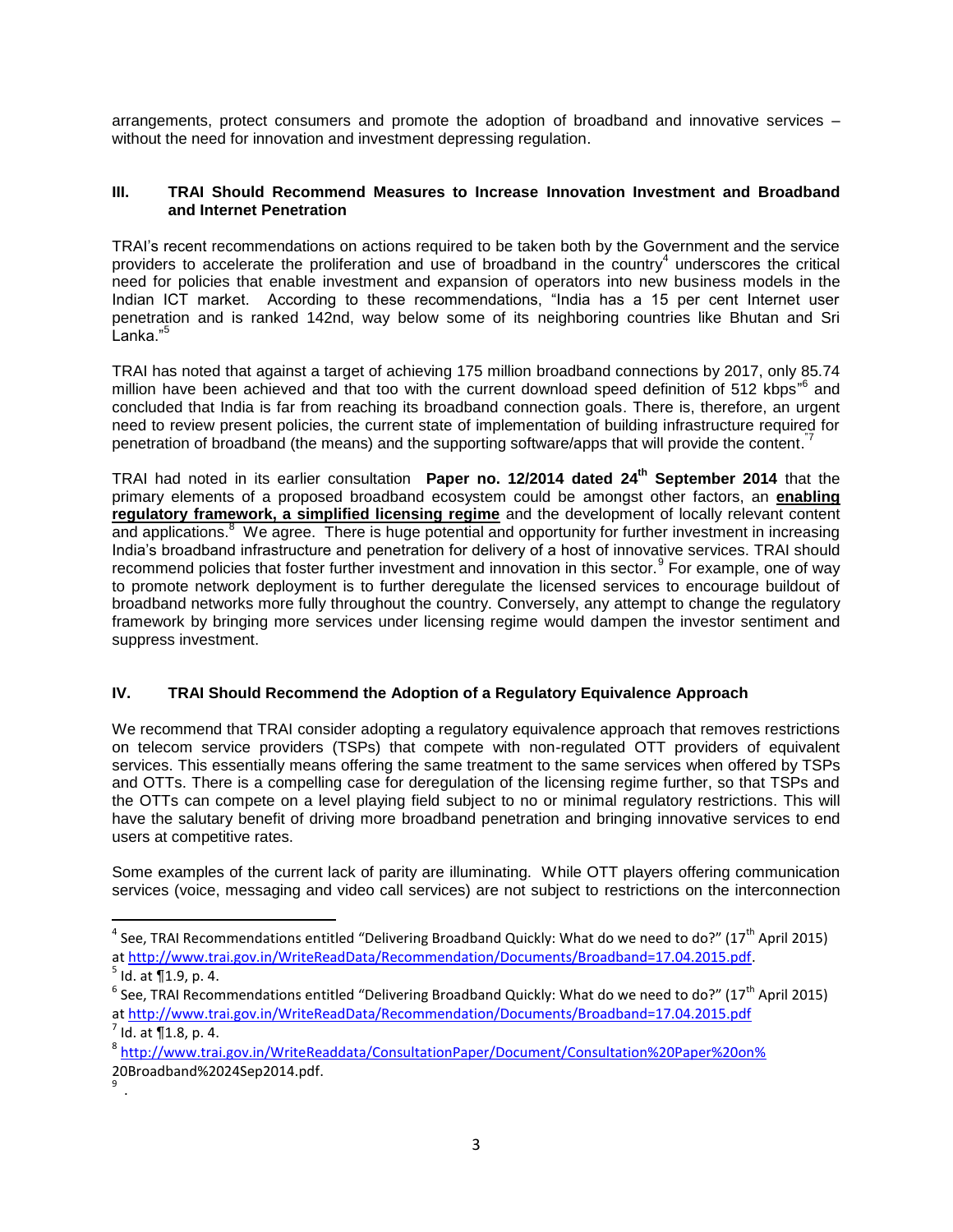of closed user groups (CUGs) with the PSTN, TSPs, on the other hand, must adhere to the CUG/PSTN restrictions while offering similar services due to license terms and conditions. Similarly, the Internet telephony license restricts the interconnection of Internet telephony with PSTN/PLMN, whereas OTTs offering internet telephony are not subject to such restrictions.

Thus, there is an urgent need to review the current licensing framework to align it with emerging technology trends and remove the artificial restrictions that are imposed on the service offerings of TSPs. Using the above example, removal of the restrictions on CUG/PSTN interconnection would allow TSPs to compete straight up with OTTs, bringing with it all the benefits of a more robust competitive landscape.

Simplifying the licensing fee regime is also an important step to bringing regulatory parity. Under the current model, the TSPs' networks are leveraged for delivery of the OTT services, and TSPs are heavily regulated due to restrictive license terms and conditions, roll out obligations, security considerations, license fees and other compliance obligations. To be able to offer ICT services, TSPs need to opt for a specific service-based license and for each service category<sup>10 11</sup>, a different license is required. Similarly, the license fee structure needs to be reviewed and the cascading impact of license fees needs to be removed to do away the impact of multistage assessment of license fees. In addition, the encryption terms and conditions in the license that restrict the deployment of encryption up to 40 bits without approval of DoT, need to be suitably amended to align with the emerging security landscape and technological advancements.

These are just examples of the improvements to the licensing model that would benefit the market players without adversely impacting consumers or competition. The guiding principle must be to bring regulatory parity to similar service offerings of OTTs and TSPs. And this must be achieved by making necessary changes in the licensing framework to enable seamless delivery of converged services in a technology and service neutral environment.

# **A. TRAI Should Support a Deregulatory Approach**

Convergence of service is an important objective in the NTP-2012 and TRAI and the industry have an opportunity to translate this vision into affirmative action. One of the objectives of the policy is to identify areas where existing regulations impose unnecessary burdens and to then take remedial steps -- in line with international best practices -- to help propel India forward as a global leader in the development and provision of cloud services.

Deregulation of TSPs' service offerings bringing TSPs' and OTTs' services to par would assist with this objective. As TRAI has noted in its present Consultation Paper, broadband networks provided by TSPs

 $\overline{\phantom{a}}$ 

- d. National Long Distance (NLD) Service
- g. International Long Distance (ILD) Service
- h. Global Mobile Personal Communication by Satellite (GMPCS) Service
- i. Public Mobile Radio Trunking Service (PMRTS)Service
- j. Very Small Aperture Terminal (VSAT) Closed User Group (CUG) Service
- k. INSAT MSS-Reporting (MSS-R) Service.
- l. Resale of International Private Leased Circuit (IPLC) Service

 $11$  The DoT currently imposes the following charges on licensee:

- an entry fee for acquiring the license
- a license fee as a percentage of AGR, paid on a quarterly basis
- spectrum usage charges as a percentage of AGR, paid on a quarterly basis.

 $10$  Broad categories of service-based licenses required for different kinds of services under the Unified License regime include the following:

a. Unified License (All Services)

b. Access Service (Service Area-wise)

c. Internet Service (Category-A with All India jurisdiction)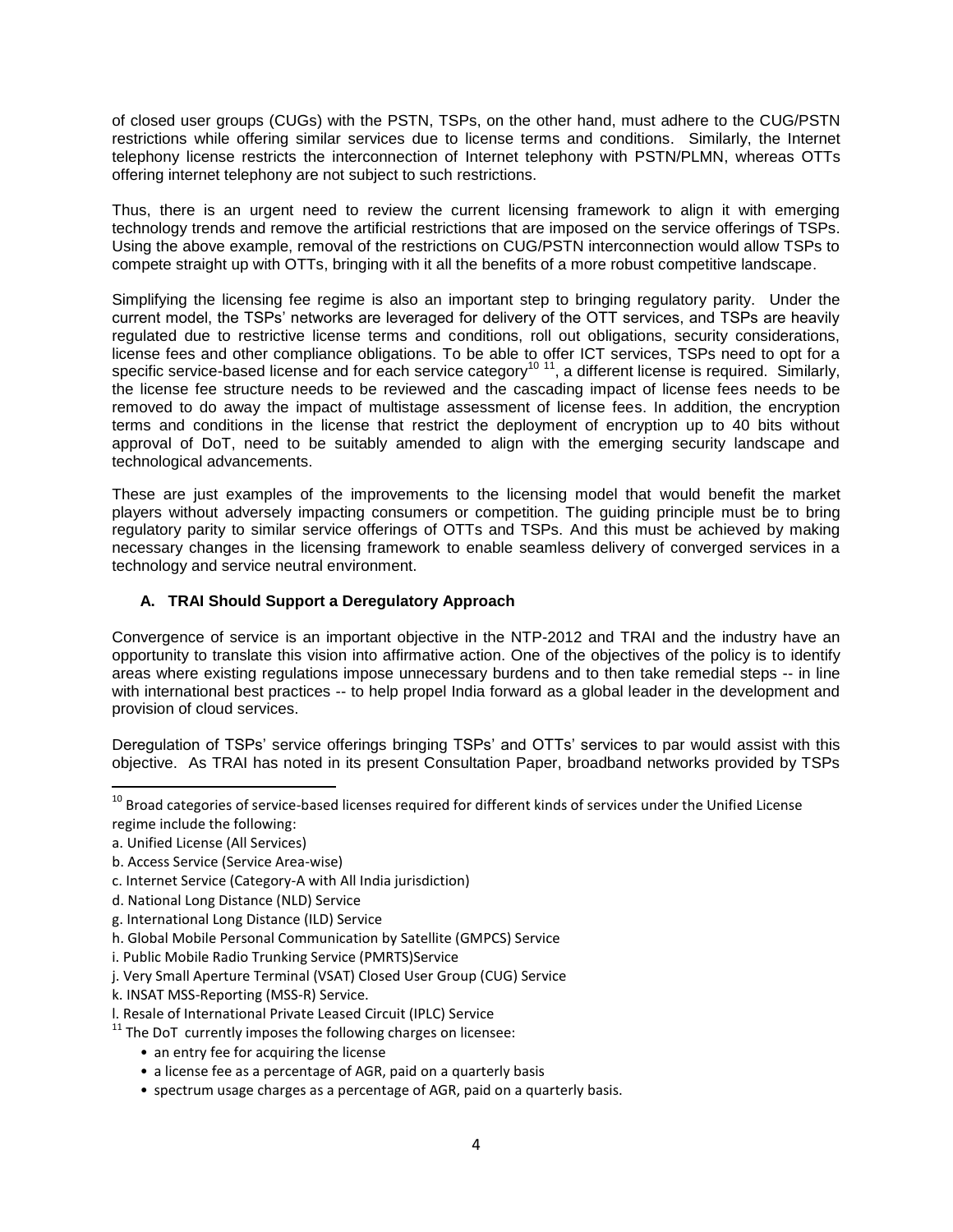are used by OTT players as platforms for the development of new businesses and in some cases competing for similar services. NTP-2012 rightfully recognizes the need for review of the existing regime, the goal of stimulating healthy growth and the predominant role of the private sector in this field. There is a strong case for further deregulation in order to maximize the public good by making available affordable, reliable and secure telecommunication and broadband services across the entire country which TRAI should support.

#### **V. TRAI Should Recommend the Adoption of a Principles-based Framework for Consumer Protection**

In order to reach its goals, India should implement policies that create an environment in which providers in all parts of the Internet ecosystem are incented to invest and innovate. TRAI can best further this goal with respect to both the OTT and net neutrality issues in this consultation by recommending the adoption of a *principles-based framework,* based on industry best practices and focused on consumer choice, competition, transparency, and effective multi-stakeholder processes. Using principles rather than prescriptive, detailed regulations will achieve the of consumer protection goals of net neutrality without exacerbating the risk of diminishing incentives for investment and innovation. This framework should focus specifically on the protection of individual consumer users, and as discussed below, should exclude enterprise services, VPNs, CDNs.

One "best practice" that TRAI should consider recommending is the creation of a multi-stakeholder entity to examine these issues over a multi-year period (minimum of three) and observe developments in India and elsewhere. Such an approach would enable the Indian government to fully vet the merits of different approaches before taking any precipitous action that might be counter-productive to its ultimate economic and policy objectives.

In the interim, TRAI should consider recommending that India consult with industry and other stakeholders to develop a set of high-level (self-regulatory) principles and identify mechanisms to address any anti-competitive behavior that might occur in the market. This co-regulatory and innovative approach, which has been highly successful in other jurisdictions such as Australia, would allow the government to act as a backstop, if needed, to address real world developments that harm competition or consumers on the Internet through the exercise of existing enforcement laws, whilst considering its ultimate approach to the policy issues.

### **VI. TRAI Should Not Support Prescriptive Rules As Such Rules Will Distort Markets and Harm Consumers**

Verizon fully supports an open Internet and has publicly committed to ensuring that consumers can access any lawful content, services, and applications, regardless of their source. <http://publicpolicy.verizon.com/blog/entry/no-question-about-an-open-internet>

As TRAI correctly notes in its current consultation paper, the Internet is one of the most remarkable success stories in history. In less than two decades it has become a ubiquitous presence in our daily lives and a key driver of the global economy. The Internet is a complex ecosystem of interrelated actors who cooperate and compete with one another in myriad ways to meet consumers' needs. Yet for all its global complexity, it operates amazingly well and continues to evolve — largely without the guiding hand of government regulation. The openness that has brought the Internet to where it is today should remain and Verizon fully supports that notion. However, we also firmly believe that a move to telecom-style regulation will be counter-productive and harmful to the long-term future of the Internet.

Prescriptive rules distort the functioning of competitive markets which ultimately harms, not helps, consumers. In contrast, an open Internet by its nature benefits consumers and the Internet ecosystem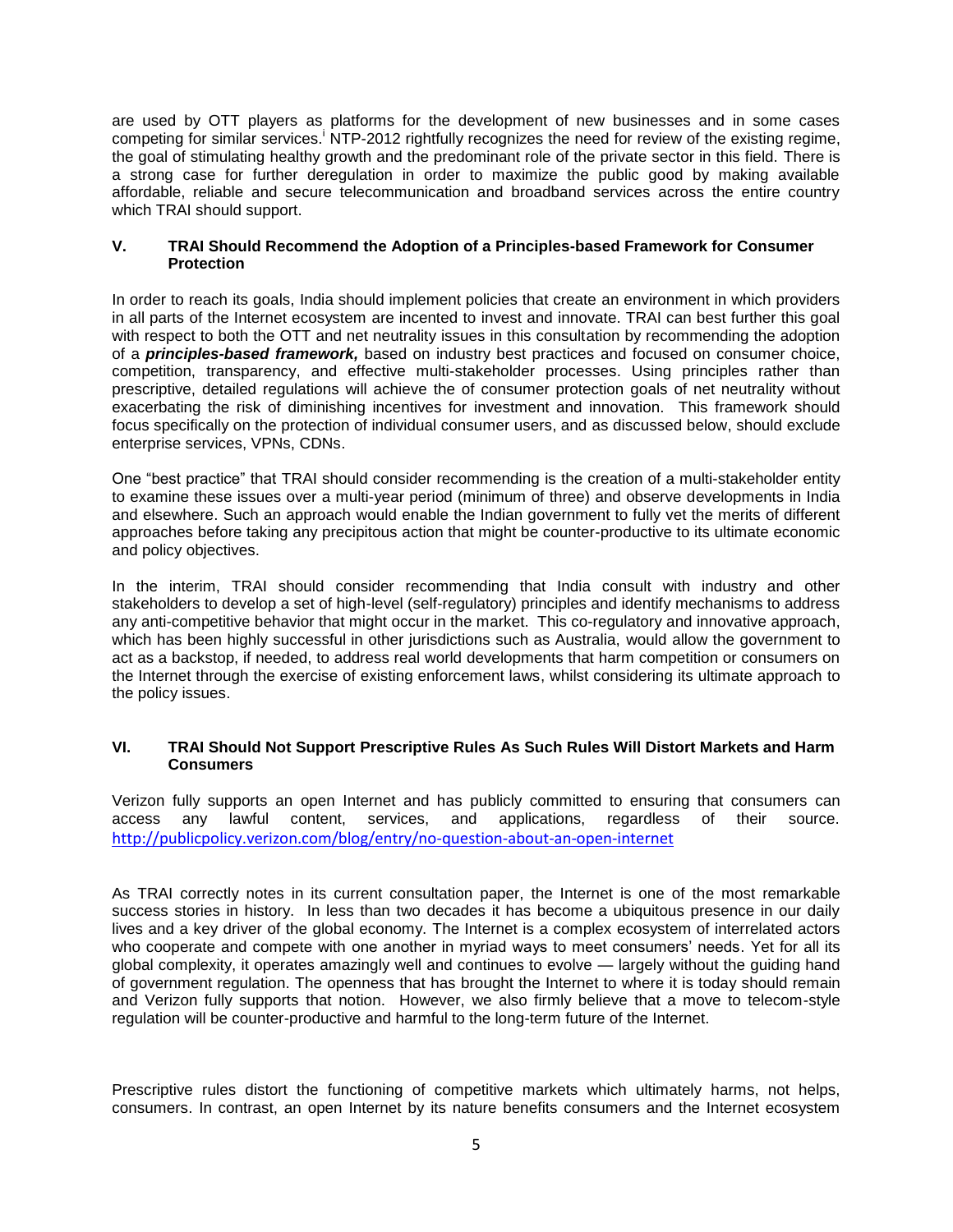generally and creates a virtuous circle of incentives and investment. And investment is what India needs to meet its goals for market development and broadband penetration. This is why we support the open Internet principles but not prescriptive rules. Indeed, a broadband provider that blocked lawful content, applications, or services would quickly harm its reputation in the marketplace and lose customers. The market provides effective discipline in this regard, and where a provider is truly misbehaving, the competition and consumer protection laws serve as potent reminders.

# **A. Enterprise Services Should be Excluded from Any Consideration of Net Neutrality**

The debate around the Open Internet typically focuses on consumer protection and consumer access to the Internet and we believe that is the appropriate place for it to unfold and not in the enterprise or large business market.

The specificities of business service providers *and customers* (e.g., differing contract provisions and business needs) in the Internet and communications space means that net neutrality provisions serve little purpose and, more importantly, create the substantial risk of disproportionately impacting innovation and investment if applied to business service providers. The reasons for exclusion of enterprise services from the net neutrality discussion are multi-fold:

- First, the marketplace for these services is well-functioning and highly competitive.
- Second, enterprise services are typically sold to individual customers and are often contracted for on an individual case basis; consumer services are not individualized (other than through common differentiated service offerings) and are not offered through customized or individually negotiated agreements.
- Third, the nature of the services themselves is radically different in the enterprise space. Unlike mass-market consumer services, large business and enterprise services present various specificities that differentiate them from mass-market services which are significantly more complex (e.g., telecom services provided and multiple locations across countries, different access technologies, bundles of services, demanding Service Level Agreements (SLAs), to name just a few).
- Fourth, enterprise customers can take care of themselves and they typically have sophisticated knowledge of the technology and economic implications of the services they are buying.
- Finally, from a consumer protection perspective, terms relating to the required quality levels, detailed service transparency, technical characteristics, and penalties for noncompliance, are already addressed in large part under a contract. Thus, the extension of net neutrality obligations to the high-end enterprise market is unnecessary and could be harmful.

Most of these distinctions between "mass market" and "enterprise" services were captured by the FCC when it explicitly excluded enterprise services from the scope of its 2010 Net Neutrality ruling.<sup>12</sup> Notably, **the FCC defines** the scope of the Order's rules as any broadband Internet access service provided to the mass market, and states: "The term ("mass market") does not include enterprise service offerings which are typically offered to larger organisations through customized or individually negotiated arrangements.<sup>13</sup>

A similar approach was taken in the UK where the voluntary code of practice as well as **Ofcom's**  statement on Net Neutrality, both refer to consumers only.<sup>14</sup>

 $\overline{a}$ 

<sup>&</sup>lt;sup>12</sup> Federal Communications Commission, Report and Order on Preserving the Open Internet (December 23,2010), available at [http://hraunfoss.fcc.gov/edocs\\_public/attachmatch/FCC-10-201A1.pdf.](http://hraunfoss.fcc.gov/edocs_public/attachmatch/FCC-10-201A1.pdf)44-<br><sup>13</sup> Id. at ¶¶ 44-45.

<sup>14</sup> BSG Open Internet Code of Practice (http://www.broadbanduk.org/wp-content/uploads/2013/06/BSG-Open-Internet-Code-of-Practice-amended-May-2013.pdf) which refers out to Ofcom's November 2011 statement on

NN (http://stakeholders.ofcom.org.uk/binaries/consultations/net-neutrality/statement/statement.pdf).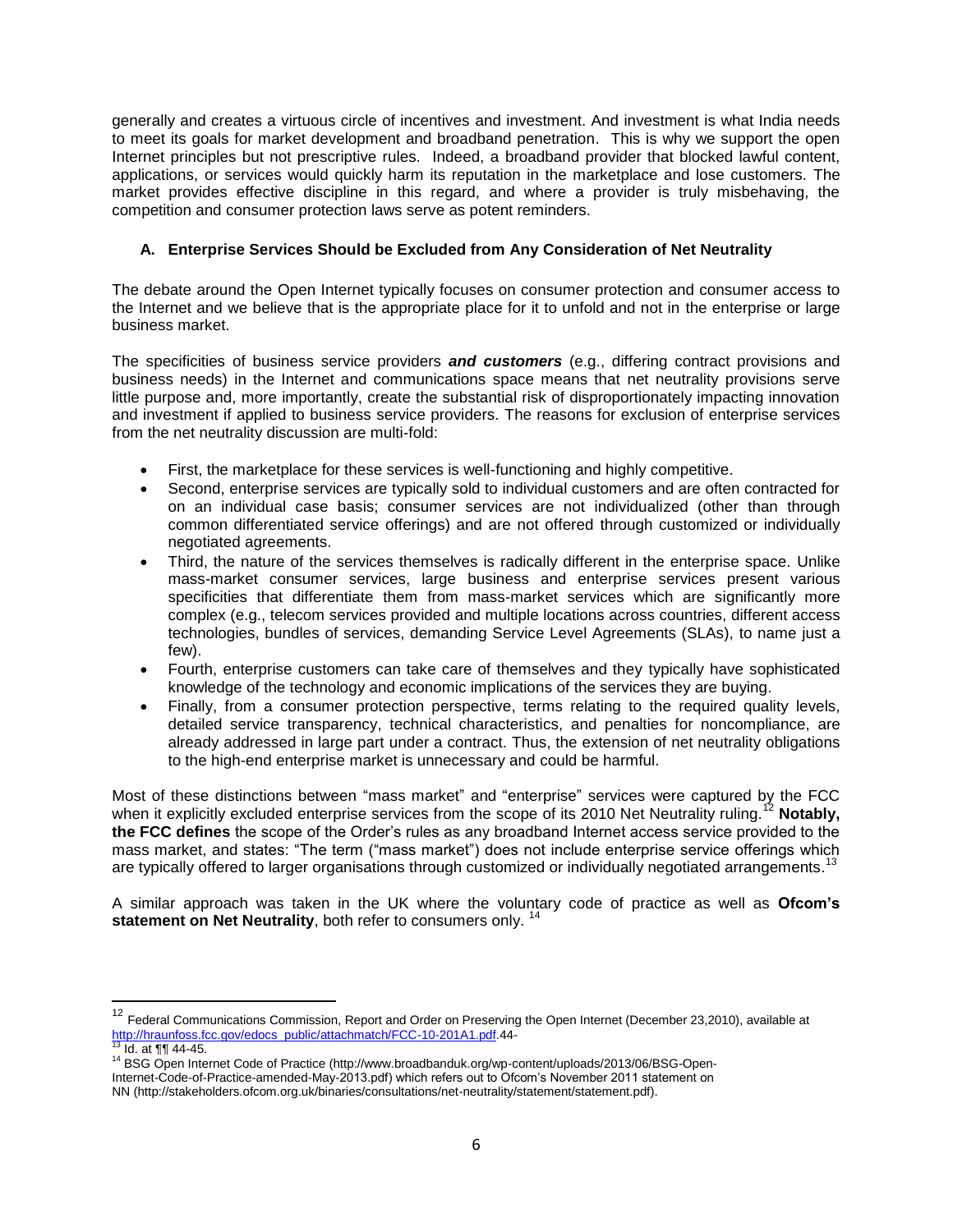For all these reasons, Verizon urges TRAI to recommend that enterprise services be excluded from any net neutrality framework that is developed.

# **B. Traffic Management Practices Benefit the Consumer and Should Be Allowed**

Traffic management practices play a key role in enhancing consumer experience and making networks more efficient. Generally, traffic management practices are used by operators to efficiently manage their network resources (e.g., to manage congestion) or for a variety of other circumstances, such as network integrity and delivery requirements. Considering the benefits of traffic management practices and given the fast pace evolution of our industry, drafting an exhaustive list of reasonable traffic management practices would be counter-productive. Moreover, to underscore the importance of excluding enterprise services from any net neutrality framework, the overlay of regulatory-driven traffic management requirements on top of negotiated commercial quality of service and SLA requirements would present a daunting – and unnecessary -- compliance challenge to service providers *and* their commercial customers.

# **VII. Clarifications Regarding "Verizon Practices" Referenced in the Consultation Paper**

We note that TRAI in its consultation paper has made references to certain practices followed by Verizon in the US with respect to network traffic. To ensure Verizon's actual practices are properly described, we request on behalf of our US affiliate that the information in Annex-A be placed into the record.

# **VIII. Final Recommendations/Conclusions**

- Implement policies that create an environment in which providers in all parts of the Internet ecosystem continue to have the incentives they need to invest and innovate.
- Recommend adoption of a principles-based framework based on industry best practices focused on consumer choice, competition, transparency, and effective multi-stakeholder processes.
- Recommend against a prescriptive, detailed set of regulations.
- Consider deregulation and a review of the existing licensing regime to bring beneficial parity in the service offerings of OTT and TSP's.
- Focus any recommendations and frameworks specifically on the protection of individual consumer users, and exclude enterprise services.
- Consult with industry and other stakeholders to develop a set of high-level, self-regulatory principles and establish mechanisms to identify and address any anti-competitive behavior that might occur in the market (to supplement existing enforcement mechanisms).
- Create multi-stakeholder entity to examine these issues over a multi-year period (a minimum of three) and observe developments in India and elsewhere.
- Take note of the jurisdictions in which co-regulatory approaches have been successful, such as in Australia & UK.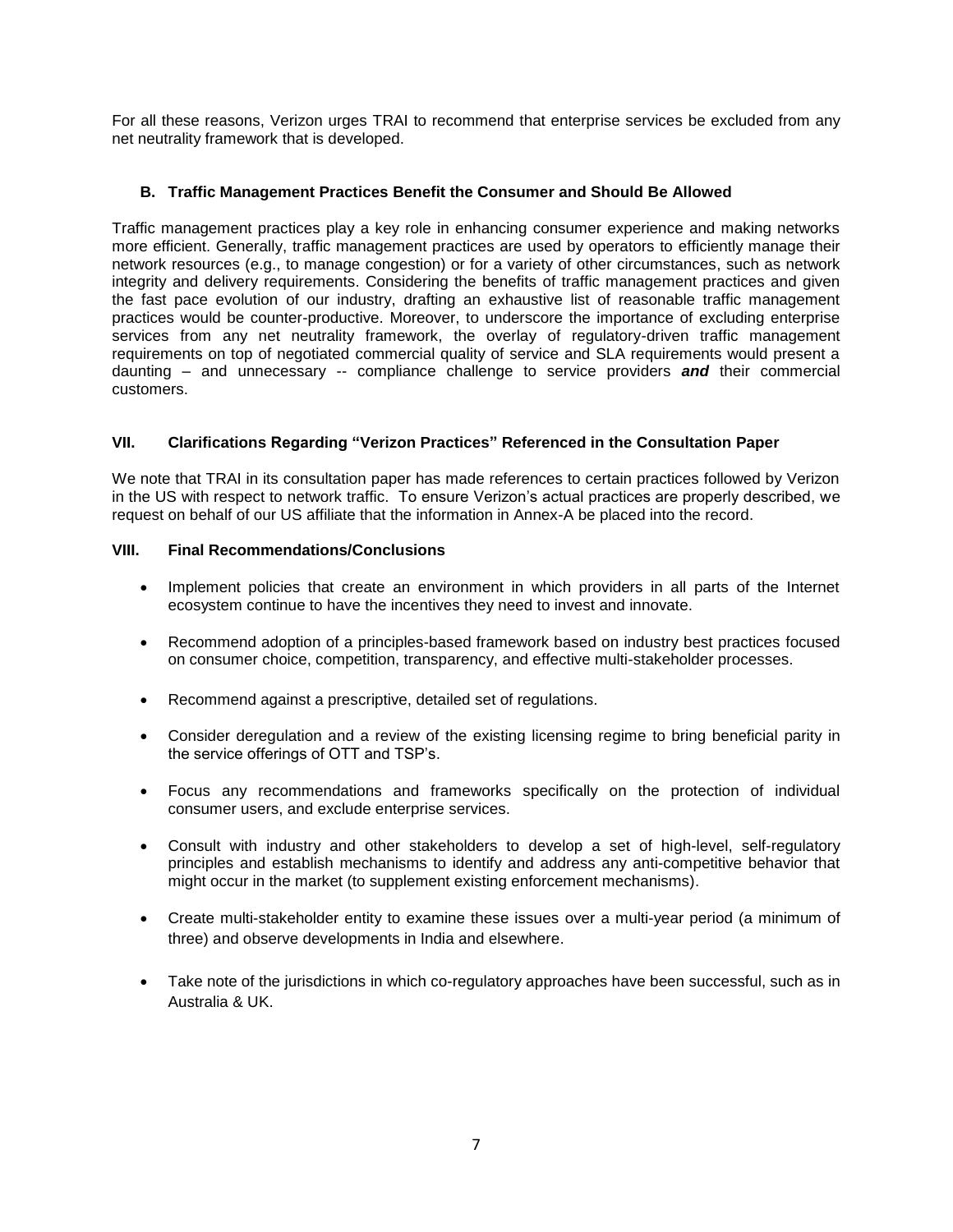# **ANNEX-A**

# **References to Verizon's Practices**

# **I. Verizon Has Never "Throttled" Netflix Traffic**

On page 87 of the Consultation Paper, TRAI incorrectly cites Verizon as "throttling the speeds for Netflix streaming." This is not true now, nor has it ever been true. This is an oft-repeated misperception based on inaccurate media reports in 2013 and 2014. The reality is that Netflix sends out an unprecedented amount of traffic. Before 2014, Netflix did not have arrangements in place to deliver this massive amount of traffic to Verizon through connections that can handle it. Instead, Netflix tried to deliver that traffic to Verizon through a few third-party transit providers with limited capacity over connections specifically to be used only for balanced traffic flows.

At all times, Verizon was willing to negotiate reasonable commercial arrangements with Netflix or its transit providers to ensure a level of capacity that would accommodate Netflix's volume of traffic. In fact, in April 2014, Netflix and Verizon reached an agreement for direction interconnection paths capable of handling Netflix's unprecedented traffic volumes into Verizon's network. Those paths were implemented by the end of 2014. Verizon has similarly recently entered into a major interconnection agreement with Level3 Communications, further underscoring the fact that Internet service providers are negotiating business agreements that allow exchange of Internet traffic in a scalable, resilient manner. *See* http://publicpolicy.verizon.com/blog/entry/level-3-and-verizon-enter-into-interconnection-agreement.

### **II. Verizon Wireless' "Network Optimization" Practice is Different from "Throttling" and is Application Agnostic**

On page 105 of the Consultation Paper, TRAI incorrectly states that in the US Verizon Wireless engages in "differentiated throttling" of the speeds of its unlimited data users based on the specific type of content they use. This is not correct — the practice at issue is different from throttling and is application agnostic.

The Consultation Paper refers to Verizon Wireless' "network optimization" practice. This practice, which has been in effect on our 3G wireless network for more than three years, uses sophisticated techniques to minimize the effects of congestion and ensure the equitable use of finite spectrum resources across our customer basis. This practice is narrowly tailored to apply (1) only at particular cell sites experiencing unusually high demand; (2) only for the duration of that high demand; and (3) only to a very small percentage of 3G customers who are heavy data users and are on plans that do not limit the amount of data they may use during the month without incurring added data charges (and otherwise have no incentive to limit usage during times of unusually high demand).

Verizon Wireless's network optimization practice is different from throttling. Whereas throttling slows traffic to some pre-determined maximum speed, Verizon's network optimization practice simply assigns proportionally fewer network resources to handle the traffic of the customers who are subject to network optimization when those customers are connected to a congested cell site. This can result in the data traffic of those customers queuing up, thus slowing speeds to some extent. The length of the queue, and the degree to which speeds will be slowed, will depend on how congested the cell site is at the moment, how many customers who are subject to network optimization are connected to the cell site at that time, and the data demands of those customers at that time.

In addition to being different from throttling, Verizon Wireless's network optimization practice is application-agnostic as opposed to application-based. Verizon Wireless's website clearly explains that